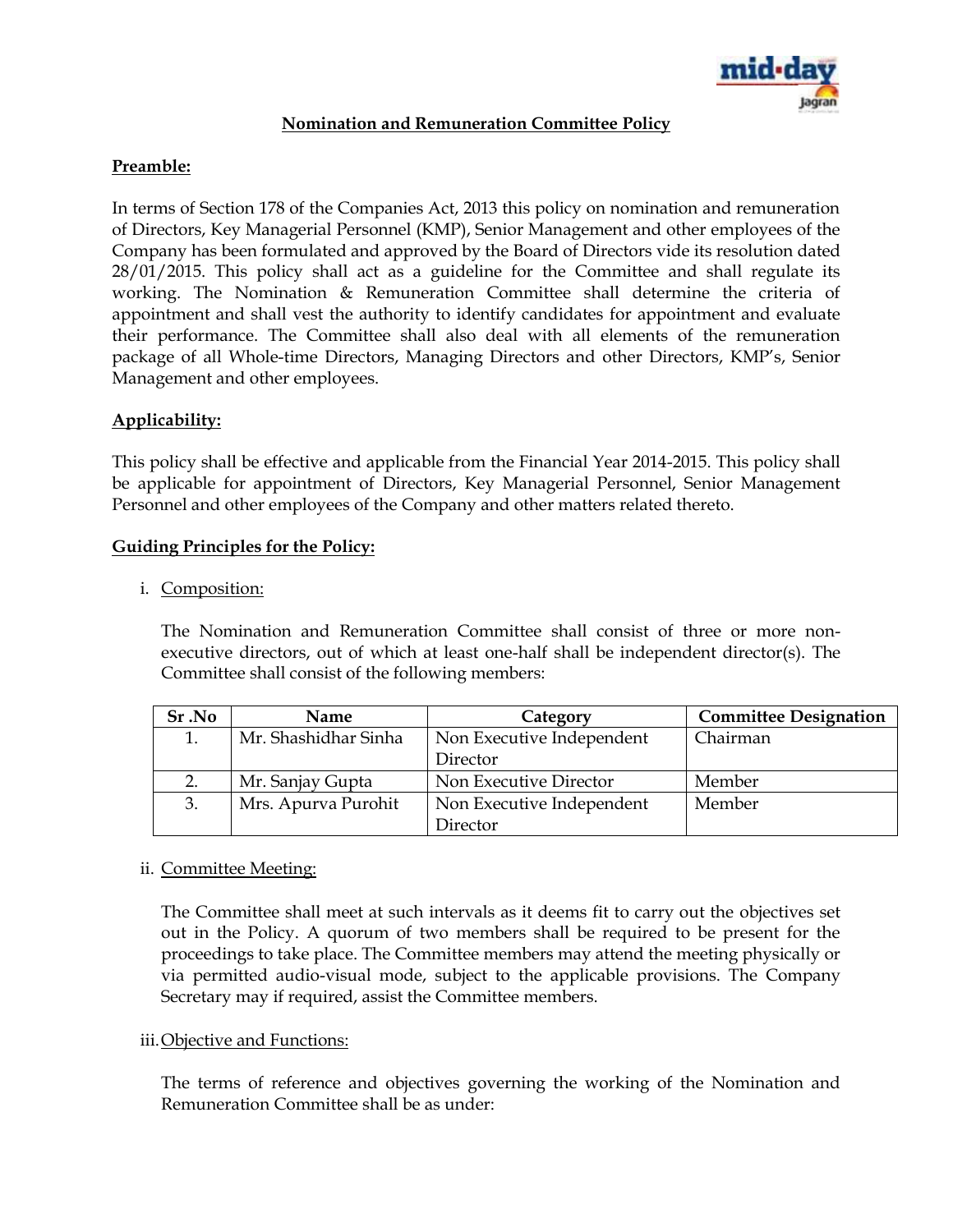

- 1. To identify persons who are qualified to become directors and who may be appointed in senior management, key managerial positions, in accordance with the criteria laid down and to recommend to the Board their appointment and/ or removal.
- 2. To evaluate the performance of every Director as well as KMP's, Senior Management and other employee's.
- 3. To formulate the criteria for determining qualifications, positive attributes and independence for being appointed as a Director and also to identify person who are eligible for being appointed in KMP, Senior Management positions
- 4. To formulate and recommend to the Board a policy, relating to determination of remuneration for Directors, Key Managerial Personnel and other employees.
- 5. To ensure that the level and composition of remuneration is reasonable and sufficient to attract, retain and motivate Directors/employees of the quality required to run the Company successfully;
- 6. To make certain that the relationship of remuneration to performance is clear and meets appropriate performance benchmarks;
- 7. To assure the Board that the remuneration to Directors, Key Managerial Personnel and senior management involves a balance between fixed and incentive pay reflecting short and long-term performance objectives appropriate to the working of the company, its goals and its financial position
- 8. To motivate talent and ensure long term sustainability of talented managerial persons/employees
- 9. To formulate the criteria for evaluation of Independent Directors and the Board.
- 10. To devise a policy on Board diversity.
- 11. To recommend/review remuneration of the Managing Director(s) and Wholetime Director(s) based on their performance and defined assessment criteria.
- 12. To carry out any other function as is mandated by the Board from time to time and / or enforced by any statutory notification, amendment or modification, as may be applicable.
- 13. To perform such other functions as may be necessary or appropriate for the performance of its duties.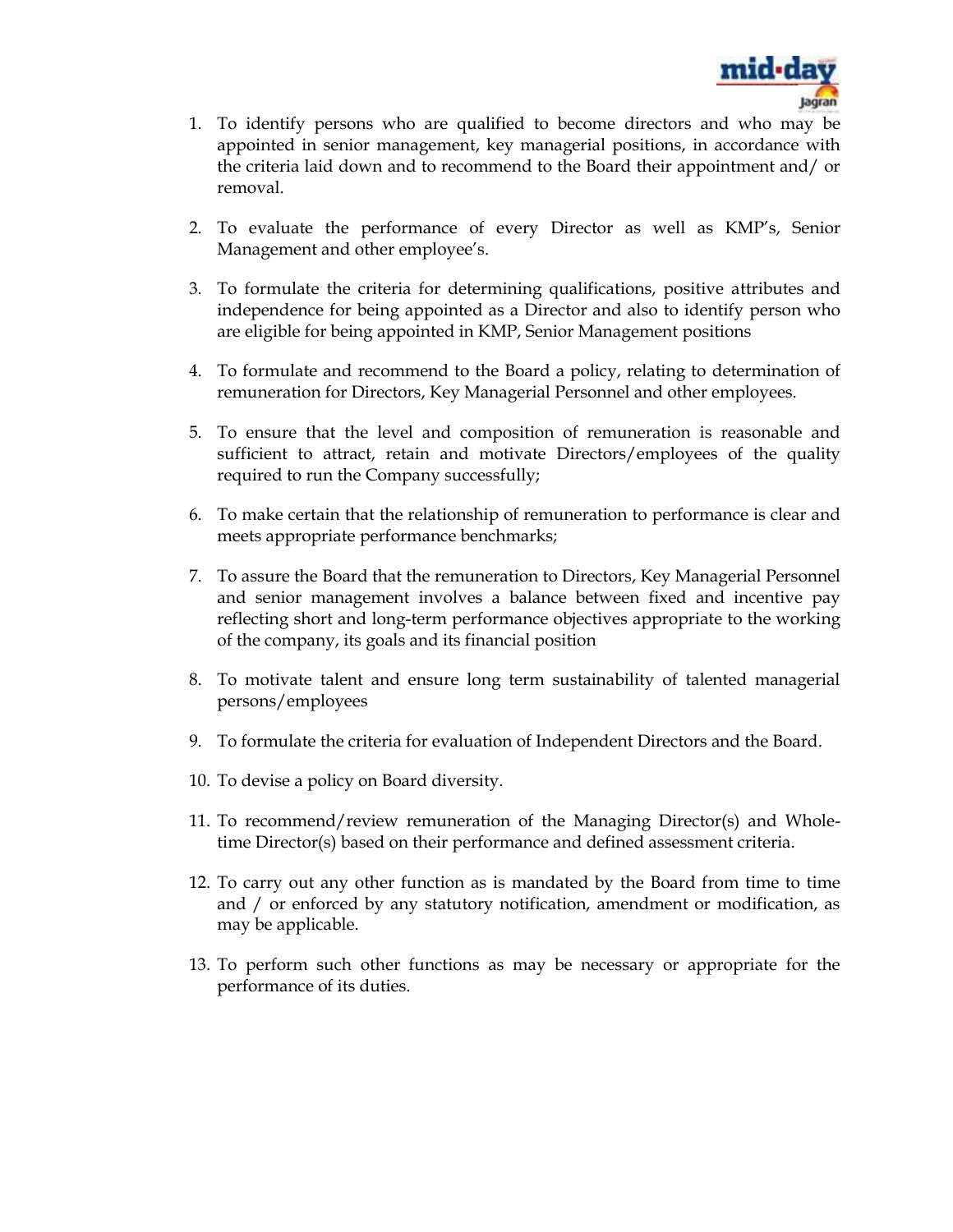

## **Amendment to the Policy:**

The Board of Directors on its own and/or as per the recommendations of Nomination and Remuneration Committee may amend this Policy, as and when it deems fit. In case of any amendment(s), clarification(s), circular(s) etc. issued by the relevant authorities, not being consistent with the provisions laid down under this Policy, then such amendment(s), clarification(s), circular(s) etc. shall prevail upon the provisions hereunder and this Policy shall stand amended accordingly from the effective date as laid down under such amendment(s), clarification(s), circular(s) etc.

# **For and on behalf of the Board of Directors**

**Date: 28/01/2015 Vikas Joshi** Place: New Delhi Managing Director and CEO

**\_\_\_\_\_\_\_\_\_\_\_\_\_\_\_\_\_**